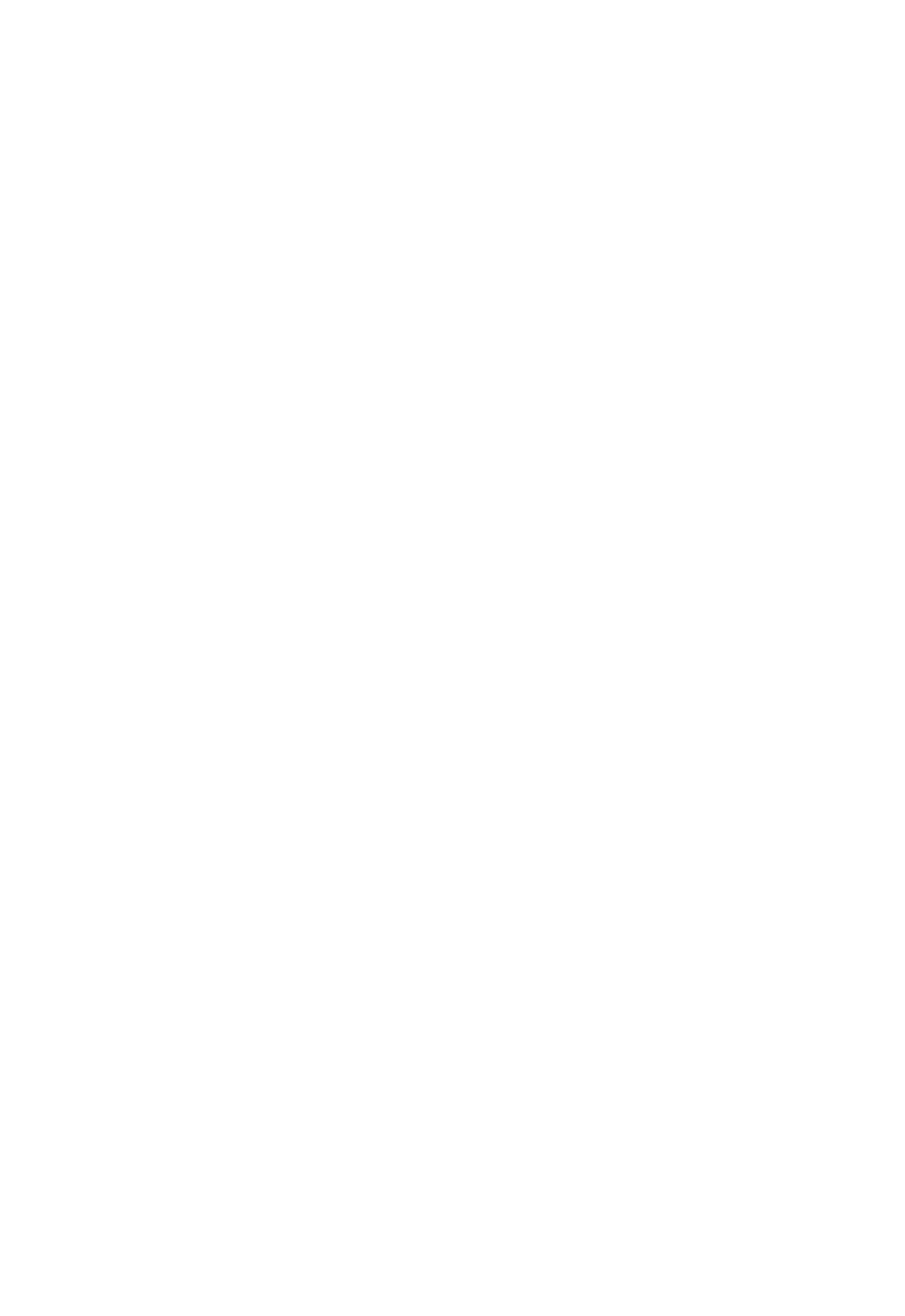Starters

H

#### "Accènto" sea starters

*Selection of sea starers (min. 2 pers.) – €20 per person*

#### Salt cod

*Cod balls\* 'panko' breaded, served on a cherry tomato sauce and basil – €14*

#### **Octopus**

*Local fresh octopus seared\*, served on a yellow pepper puree and balsamic vinegar – €15*

#### Marinated salmon

*Citrus marinated salmon, served with buffalo burrata cheese and pink pepper – €15*

#### Tuna Caprese

*Fresh tuna tartare, served with confit tomato, buffalo mozzarella and basil sauce – €15*

#### Amberjack tartare

*Amberjack tartare\*, buffalo burrata from Campania, pistachios and lemon scent – €16*

#### Raw seafood

*Selection of a raw seafood\* – €35* 

#### Eggplant parmigiana

*Eggplant, mozzarella, tomato and basil – €12*

#### Caprese salad *Buffalo mozzarella and burrata cheese, tomatoes and basil – €12*

Ham and cheese *Norcia ham and buffalo mozzarella – €12*

#### Cold cuts and cheese

*Selection of cold cuts and local cheeses, served with jam and walnuts €16 x 1 pers. – €22 x 2 pers.*

*– Cover Euro 2 –*

*\* Dishes or ingredients marked with "\*" can be frozen on site to guarantee its quality and safety, or frozen or deep frozen at the origin by the food producer, as described in the procedures of the 'Haccp' Plan (as per Reg. CE 852/04). Our staff is available to provide any information regarding the nature and origin of the food served.*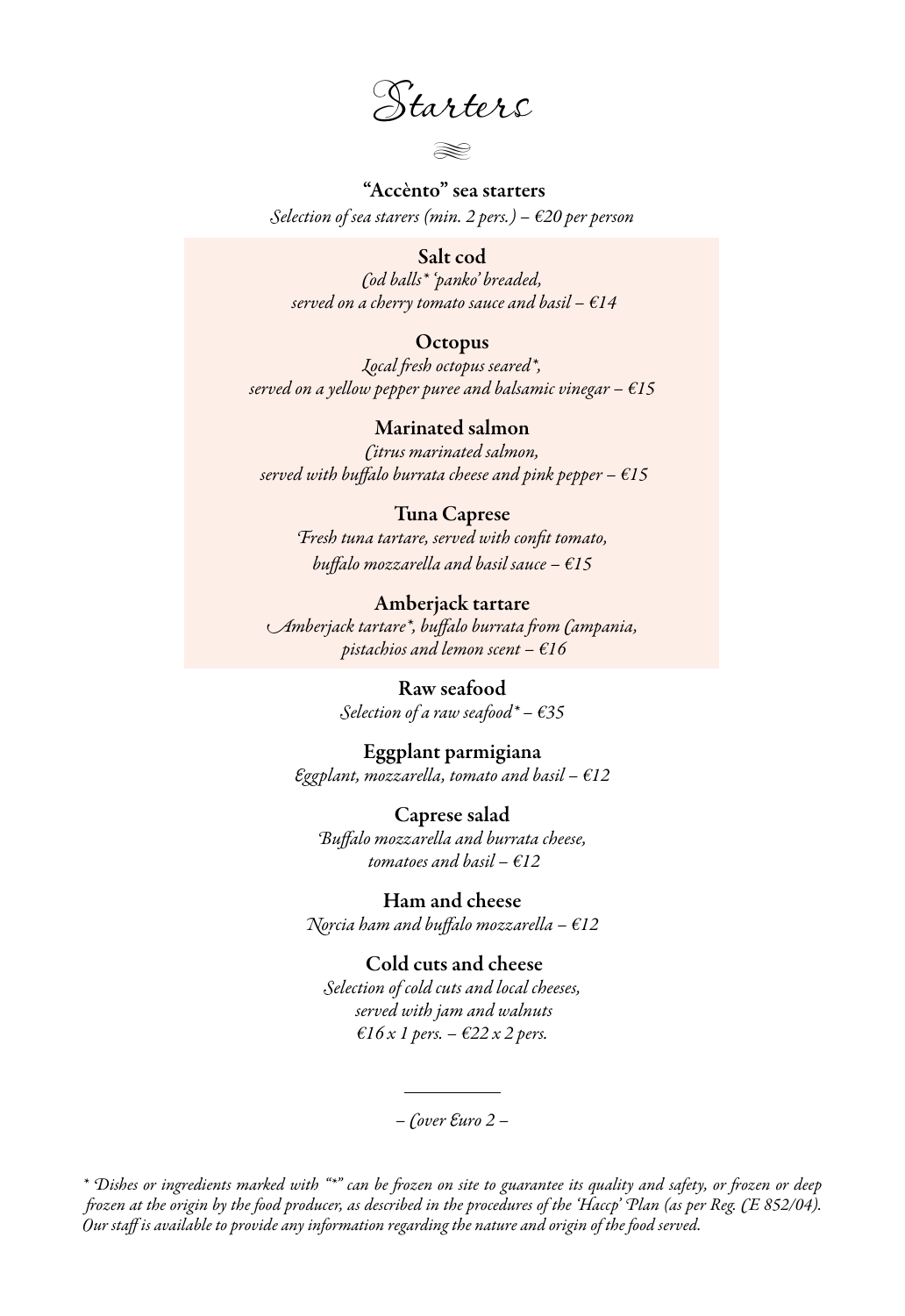Pasta & Rice

Black linguine H

*Linguine pasta with black ink of cuttlefish, raw squid and bottarga – €16*

#### Tortelli and prawns

*Home made tortelli filled with shellfish, served with zucchini and fried leek – €18*

#### Pistachios and clams

*Paccheri pasta, with pistachios pesto, clams and local lemon scent – €16*

#### Sea food risotto

*(min 2 pers., price per person) – €20*

#### Ravioli

*Home made ravioli, filled with eggplant parmigiana (eggplant, mozzarella and tomato), served with "piennolo" sauce – €14*

#### Vesuvio pasta

*Vesuvio pasta served with genovese sauce and buffalo ricotta quenelle – €14*

*– Cover Euro 2 –*

*\* Dishes or ingredients marked with "\*" can be frozen on site to guarantee its quality and safety, or frozen or deep frozen at the origin by the food producer, as described in the procedures of the 'Haccp' Plan (as per Reg. CE 852/04). Our staff is available to provide any information regarding the nature and origin of the food served.*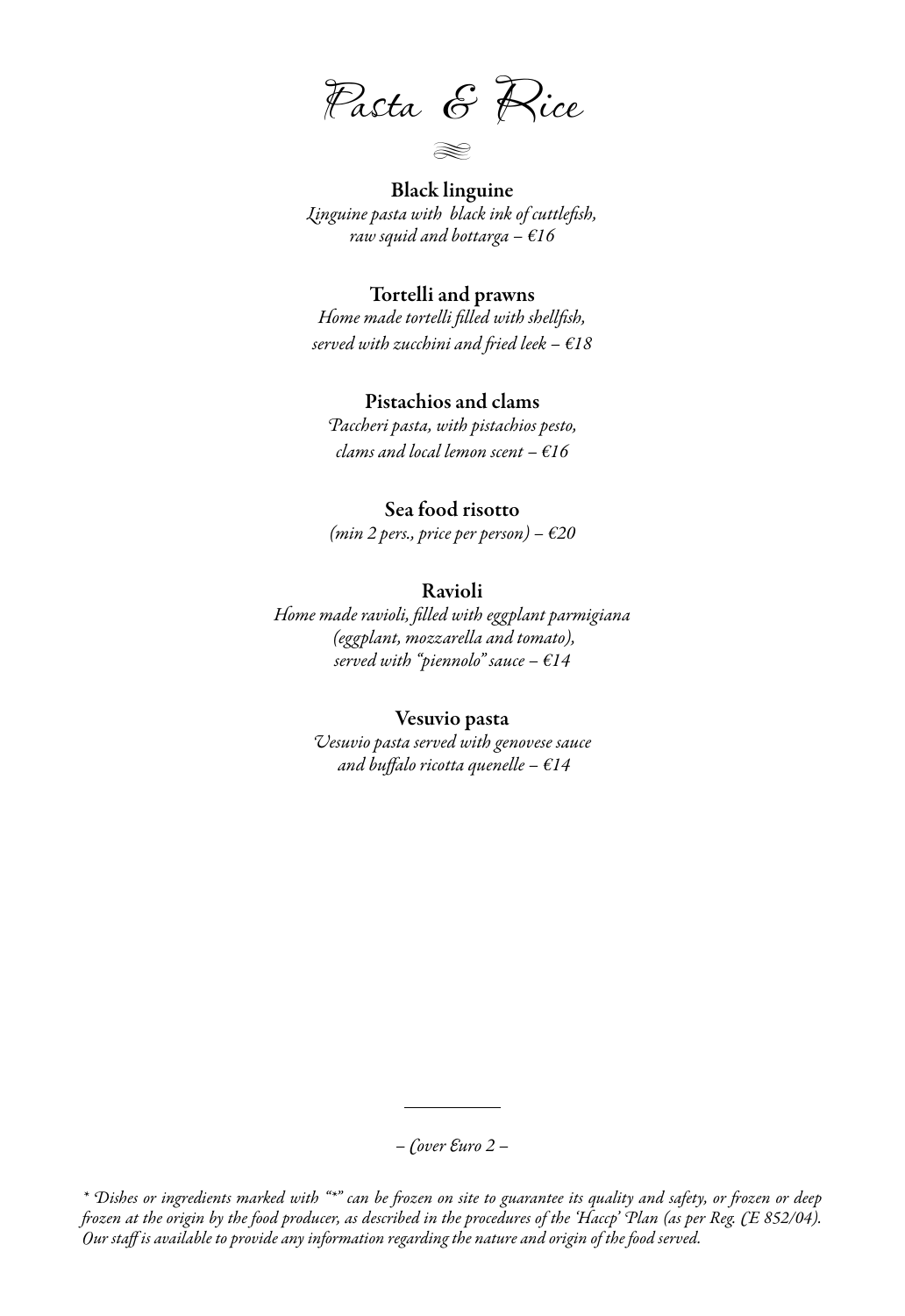Main Courses

H

Mussels soup Neapolitan-style *Mussels soup according to the Neapolitan tradition (mussels, clams, fish and shellfish) – €22*

Fried fish *Fried seafood according to availability – €18*

Grilled sea foods *Grilled fish according to availability – €28*

Sea bass fish

*Sea bass bass fillet au gratin on lentils and piennolo tomato purée, with orange scent – €18*

#### Tuna tataki

*Tuna tataki with sesame, served on a peas puree and crispy "guanciale" (meet made by the pork) – €18*

#### Beef tagliata

*Beef 'Cuberol' (meat cut)Bourbon smoked, served with potatoes, confit tomato and rocket salad pesto – €18*

> Lamb *Crispy lamb with sautéed escarole and lemon potato cream – €24*





French fries *– €5*

Potatoes *– €5*

Sauteed escarole, olives and capers *– €5*

Grilled vegetables *– €5*

Mixed salad*– €5*

Green salad, olives and tomatoes *– €5*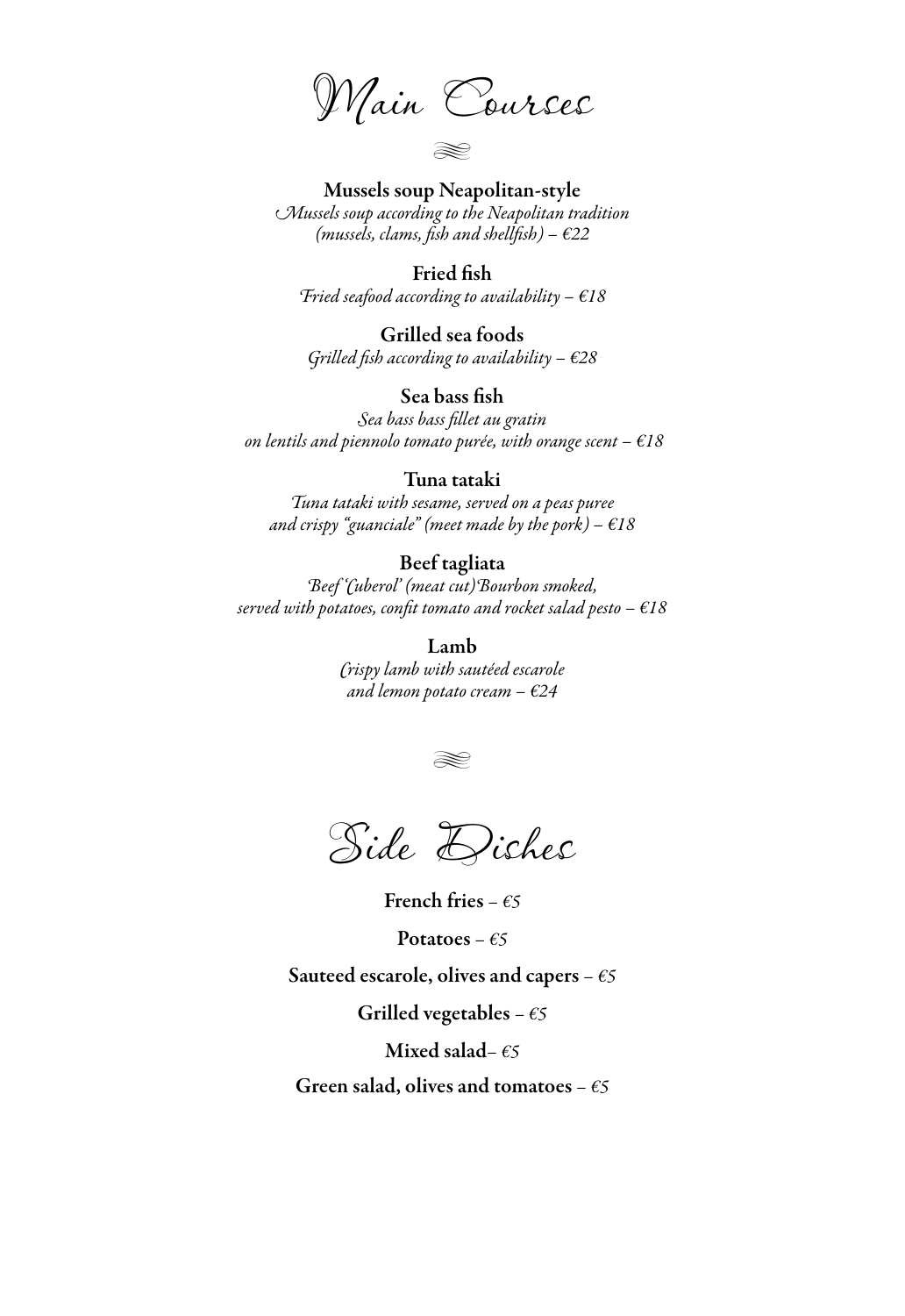Drinks

H

#### Wine by the Glass **WHITE**

| Fiano di Avellino 6.00                                       |  |  |  |  |  |  |  |  |  |  |  |
|--------------------------------------------------------------|--|--|--|--|--|--|--|--|--|--|--|
|                                                              |  |  |  |  |  |  |  |  |  |  |  |
| <b>RED</b>                                                   |  |  |  |  |  |  |  |  |  |  |  |
|                                                              |  |  |  |  |  |  |  |  |  |  |  |
| Primitivo di Manduria $\ldots \ldots \ldots \ldots \in 6.00$ |  |  |  |  |  |  |  |  |  |  |  |
|                                                              |  |  |  |  |  |  |  |  |  |  |  |
| SPARKLING                                                    |  |  |  |  |  |  |  |  |  |  |  |
|                                                              |  |  |  |  |  |  |  |  |  |  |  |

#### **BEERS**

| Heineken – Nastro Azzurro. $\epsilon$ 5.00                      |
|-----------------------------------------------------------------|
|                                                                 |
| Peroni Gran Riserva Rossa (50cl) 6.00                           |
| Peroni Gran Riserva doppio malto (50cl) $\epsilon$ 6.00         |
| Peroni puro malto (50cl) $\ldots \ldots \ldots \ldots \in 6.00$ |
|                                                                 |

# "Karma" Kraft Beers

| Amber doll <i>(chestnut honey ale beer)</i> $\epsilon$ 7,00                |  |  |  |  |
|----------------------------------------------------------------------------|--|--|--|--|
| Marilyn (ale). $\ldots \ldots \ldots \ldots \ldots \ldots \ldots \in 7,00$ |  |  |  |  |
| Carminia (american pale ale) $\ldots \ldots \ldots \in 7,00$               |  |  |  |  |

# WATER & SOFT DRINKS

| Mineral Water 75 cl $\ldots \ldots \ldots \ldots \ldots \in 3,00$      |  |  |  |  |  |  |  |
|------------------------------------------------------------------------|--|--|--|--|--|--|--|
| Coca cola, Fanta, Sprite 63,00                                         |  |  |  |  |  |  |  |
|                                                                        |  |  |  |  |  |  |  |
| Ginger ale $\ldots \ldots \ldots \ldots \ldots \ldots \ldots \in 3,00$ |  |  |  |  |  |  |  |
|                                                                        |  |  |  |  |  |  |  |
|                                                                        |  |  |  |  |  |  |  |

#### **CAFFETTERIA**

#### **COCKTAILS**

| Vermouth rosso, Campari and soda                                      |
|-----------------------------------------------------------------------|
|                                                                       |
| Vermouth rosso, Campari and Gin                                       |
| Kir Royal $\ldots \ldots \ldots \ldots \ldots \ldots \ldots \in 7,00$ |
| Creme de Cassis and Prosecco                                          |
| Aperol spritz $\ldots \ldots \ldots \ldots \ldots \ldots \in 7,00$    |
| Aperol, Prosecco and soda                                             |
| Campari spritz $\ldots \ldots \ldots \ldots \ldots \ldots \in 7,00$   |
| Campari, Prosecco and soda                                            |
| Martini cocktail $\ldots \ldots \ldots \ldots \ldots \in 7,00$        |
| Vermouth dry and Gin                                                  |
|                                                                       |
| Canadian whiskey, vermouth rosso and angostura                        |

# Liqueurs <u>Liqueurs</u>

| Finocchietto. liquirizia, crema di limone $\ldots \in 3,00$    |  |
|----------------------------------------------------------------|--|
|                                                                |  |
| Mela annurca (apple). $\dots \dots \dots \dots \dots \in 3,00$ |  |
|                                                                |  |
| Baileys, Tia Maria, Kahlùa, Cointreau $\epsilon$ 5,00          |  |
| Amaretto, Frangelico, Sambuca $\epsilon$ 5,00                  |  |
|                                                                |  |

#### Grappa

| $\theta$ | Grappa barrique $\ldots \ldots \ldots \ldots \ldots \in 6,00$ |  |  |  |  |  |  |  |  |  |
|----------|---------------------------------------------------------------|--|--|--|--|--|--|--|--|--|

#### Gin

| Gordon's – Tanqueray $65,00$                                   |  |
|----------------------------------------------------------------|--|
|                                                                |  |
| Monkey 47 $\ldots \ldots \ldots \ldots \ldots \ldots \in 8,00$ |  |

#### Vodka

| Belvedere, Graygoose $\ldots \ldots \ldots \ldots \in 8,00$                              |  |  |  |  |  |  |  |  |
|------------------------------------------------------------------------------------------|--|--|--|--|--|--|--|--|
| Smirnoff red lable $\,\,\ldots\,\,\ldots\,\,\ldots\,\,\ldots\,\,\ldots\,\,\epsilon$ 5,00 |  |  |  |  |  |  |  |  |

#### Whisky

| Bullet Rye, Maker's Mark $\ldots \ldots \ldots \in 8,00$        |  |
|-----------------------------------------------------------------|--|
| Johnnie Walker black label $\dots \dots \dots \in 8,00$         |  |
| Johnnie Walker red label $\ldots \ldots \ldots \ldots \in 6,00$ |  |
|                                                                 |  |
| Chivas Regal, Glenfinddich $\ldots \ldots \ldots \in 6,00$      |  |
| Jack Daniels, Jameson $\epsilon$ 6,00                           |  |

#### Rum

| Captain Morgan dark label $\dots \dots \dots \in 6,00$       |  |
|--------------------------------------------------------------|--|
|                                                              |  |
| Diplomatico Anejo Rum $\ldots \ldots \ldots \ldots \in 8,00$ |  |

# Brandy – Cognac

| Vecchia Romagna Etichetta Nera $\dots \dots \in 6,00$            |  |  |  |  |
|------------------------------------------------------------------|--|--|--|--|
|                                                                  |  |  |  |  |
|                                                                  |  |  |  |  |
| Remy Martin $\ldots \ldots \ldots \ldots \ldots \ldots \in 8,00$ |  |  |  |  |

# Long Drinks

| Coca-Cola, Coca-Cola Zero $\epsilon$ 2,00 |  |
|-------------------------------------------|--|
| Fanta, Sprite, Lemonsoda. $\epsilon$ 2,00 |  |
| Ginger ale, Ginger beer $\epsilon$ 2.00   |  |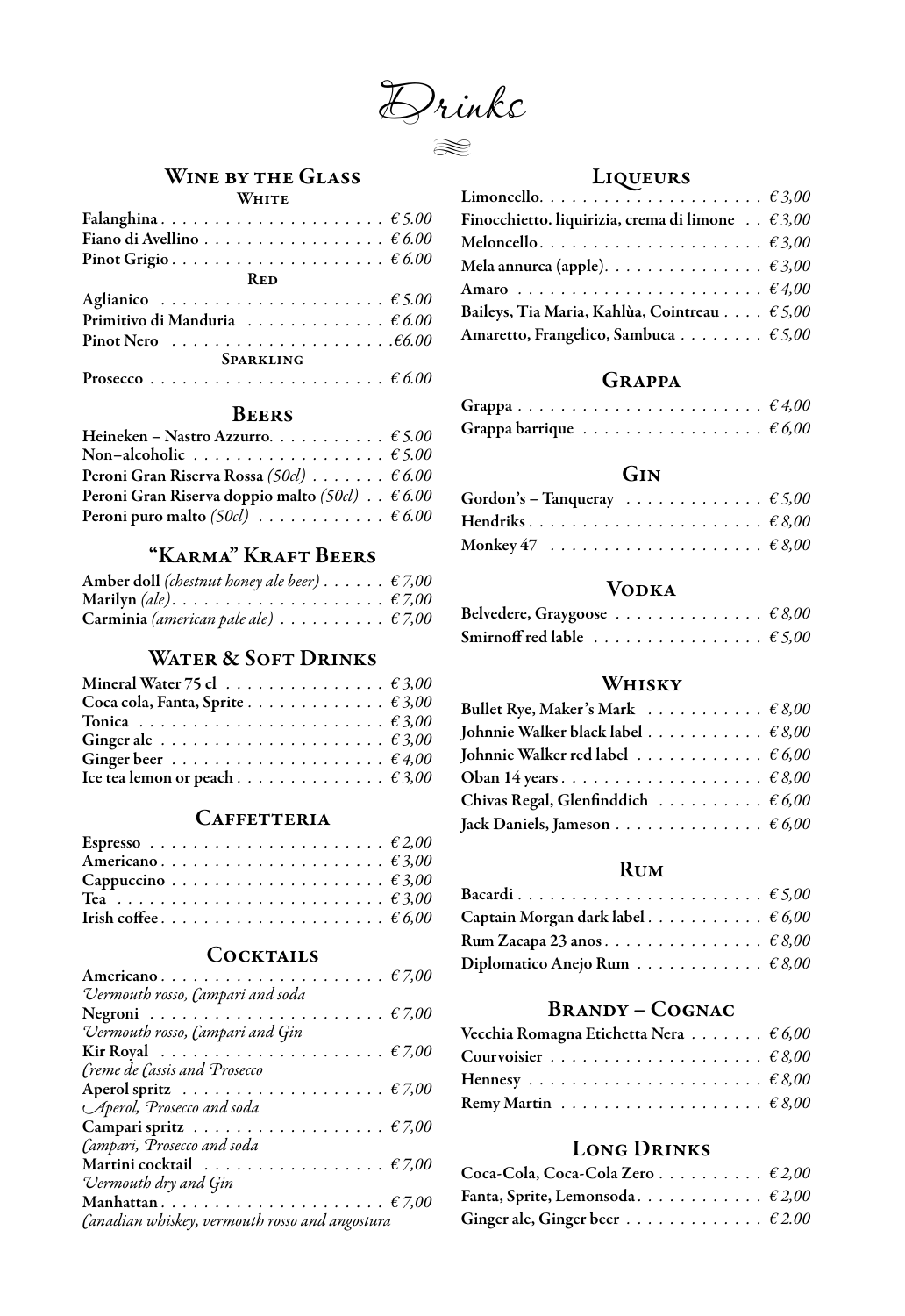Allergens

H

*If you are allergic or intolerant to one or more substances, please let us know, and we will tell you which courses and beverages do not contain the specific allergens.*

*The information regarding the presence of substances or products causing allergies or intolerances are available by contacting the staff on duty.*

# List of food allergens



**LACTOSE CELERY LUPINS**